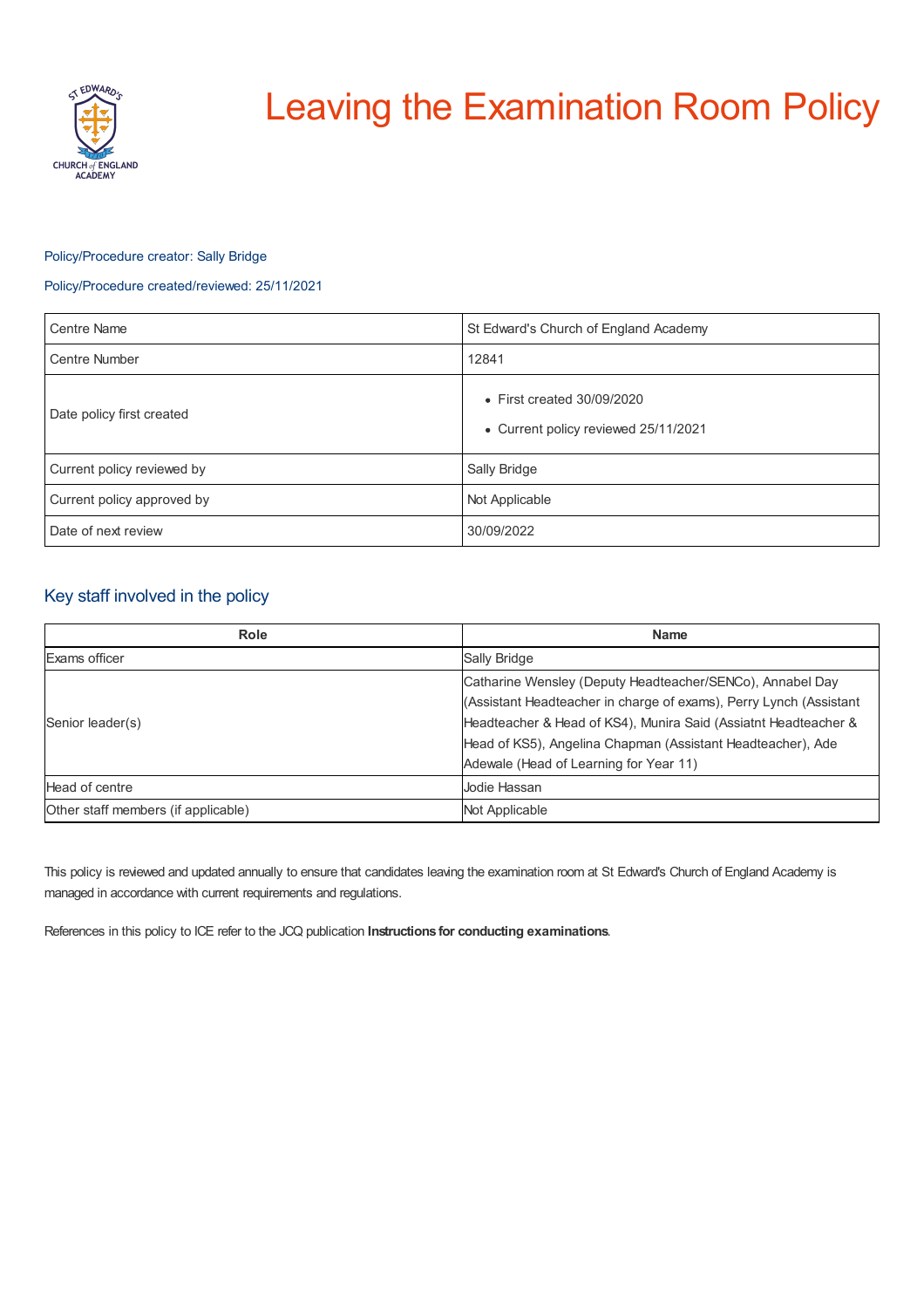# Purpose of the policy

The purpose of this policy is to confirm that candidates leaving the examination room at St Edward's Church of England Academy is managed in line with JCQ regulations.

This policy confirms:

- the correct procedures are followed in relation to candidates leaving the examination room
- St Edward's Church of England Academy reserves the right to exercise discretion whether to allow extra time to compensate candidates for their temporary absence from the examination room

# 1. Arrangements for leaving the examination room

- For examinations that last one hour or more, candidates must stay under centre supervision until 10.00am for a morning examination or 2.30pm for an afternoon examination, i.e. one hour after the awarding body's published starting time for that examination. (ICE 23.1)
- For examinations that last less than one hour, candidates must be supervised and question papers must be kept in secure storage until the published finishing time of the examination. (ICE 23.2)
- Candidates who are allowed to leave the examination room temporarily must be accompanied by a member of centre staff. This must not be the candidate's subject teacher or a subject expert for the examination in question. Those candidates may be allowed extra time at the discretion of the centre to compensate for their temporary absence. (ICE 23.3)
- Candidates who have finished the examination and have been allowed to leave the examination room early must hand in their script, question paper and any other material before they leave the examination room. Those candidates must not be allowed back into the room. (ICE 23.4)
- At the end of the examination, candidates must hand in their script, question paper and any other material before they leave the examination room. (ICE 23.5)

The following arrangements are applied at St Edward's Church of England Academy:

- Candidates who are allowed to leave the examination room temporarily may be allowed extra time to compensate for their temporary absence. (ICE 23.3)
- extra time will only be allowed if the integrity of the exam has been maintained at all times
- the candidate must have been under supervision for the entirety of their time away from the exam room
- appropriate invigilation must be available for any extra time awarded

Additional arrangements:

Not Applicable

# 2. Roles and responsibilities

### **The role of the examsoffice/officer**

Through training, ensure invigilators are aware how candidates who may be allowed to leave the examination room temporarily should be managed and recorded

Additional responsibilities:

Not Applicable

#### **The role of the invigilator**

Ensure a candidate who may be allowed to leave the examination room temporarily is accompanied by a member of centre staff who is not the